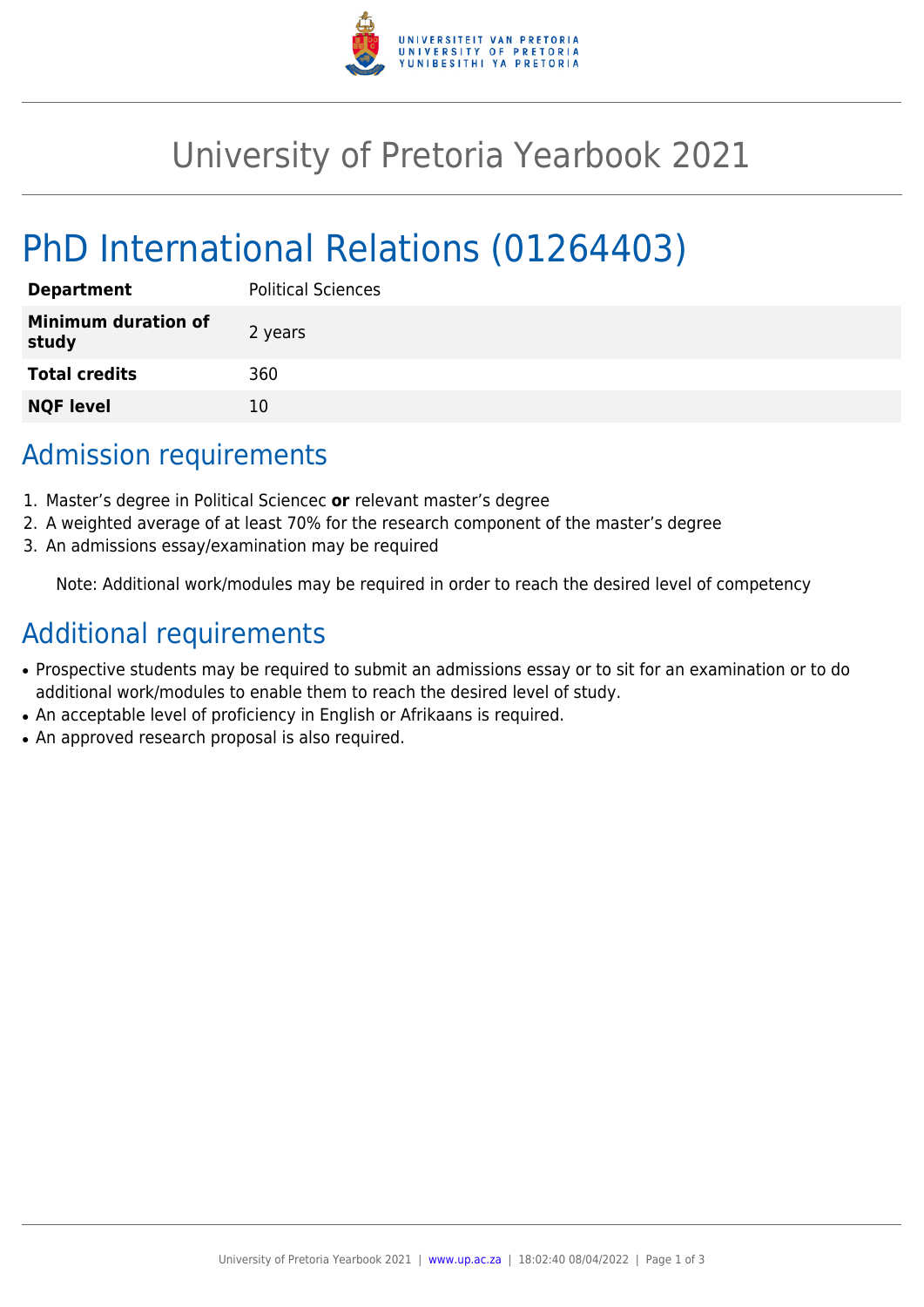

## Curriculum: Year 1

**Minimum credits: 360**

#### **Core modules**

[Thesis: International relations 992](https://www.up.ac.za/faculty-of-education/yearbooks/2021/modules/view/IPL 992) (IPL 992) - Credits: 360.00